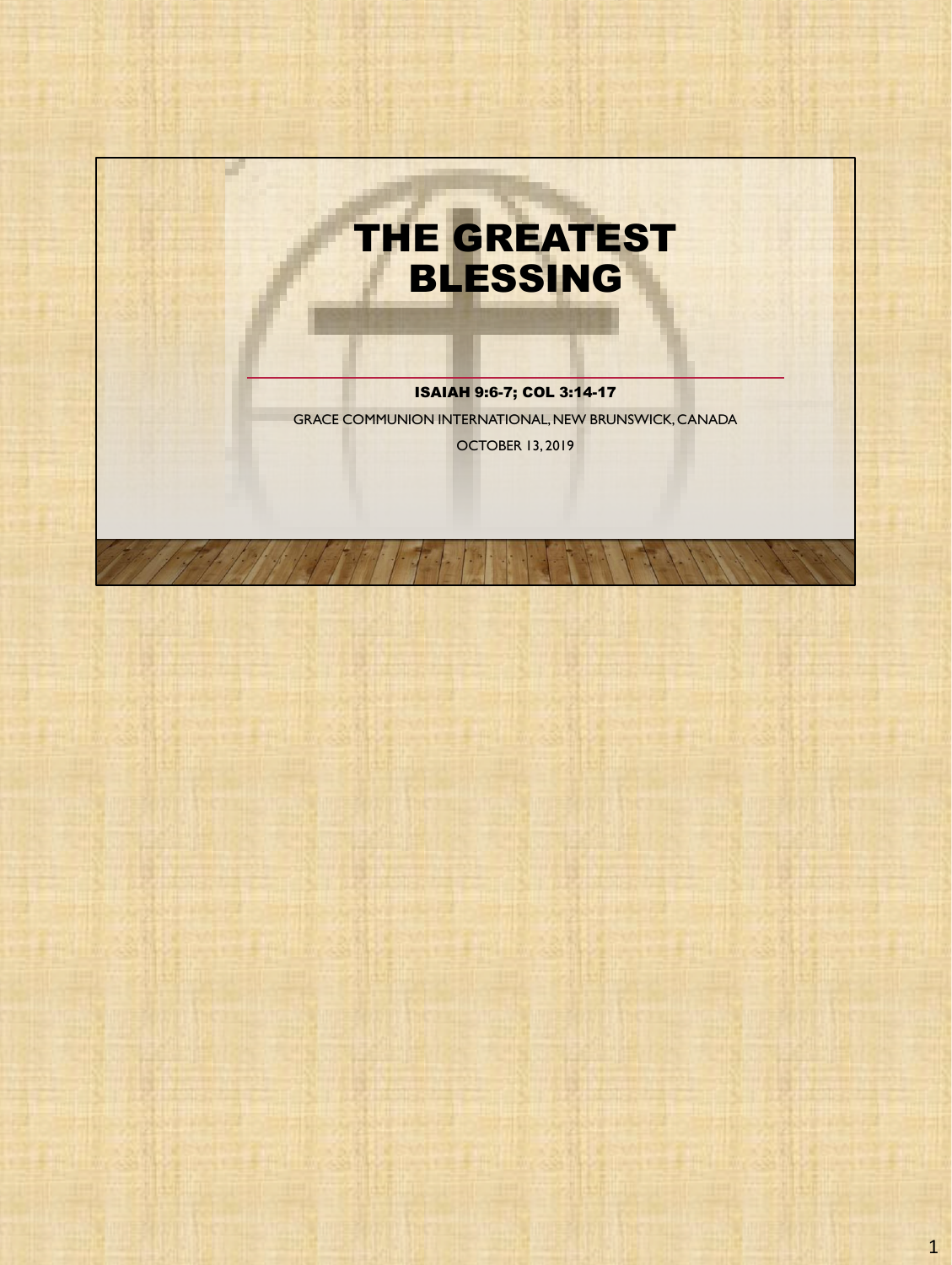### SCRIPTURE READING ISAIAH 9:6-7; COL 3:14-17 (ESV)

THE GREATEST BLESSING

a l

2

Isaiah 9:"6 For to us a child is born, to us a son is given; and the government shall be upon his shoulder, and his name shall be called Wonderful Counselor, Mighty God, Everlasting Father, Prince of Peace.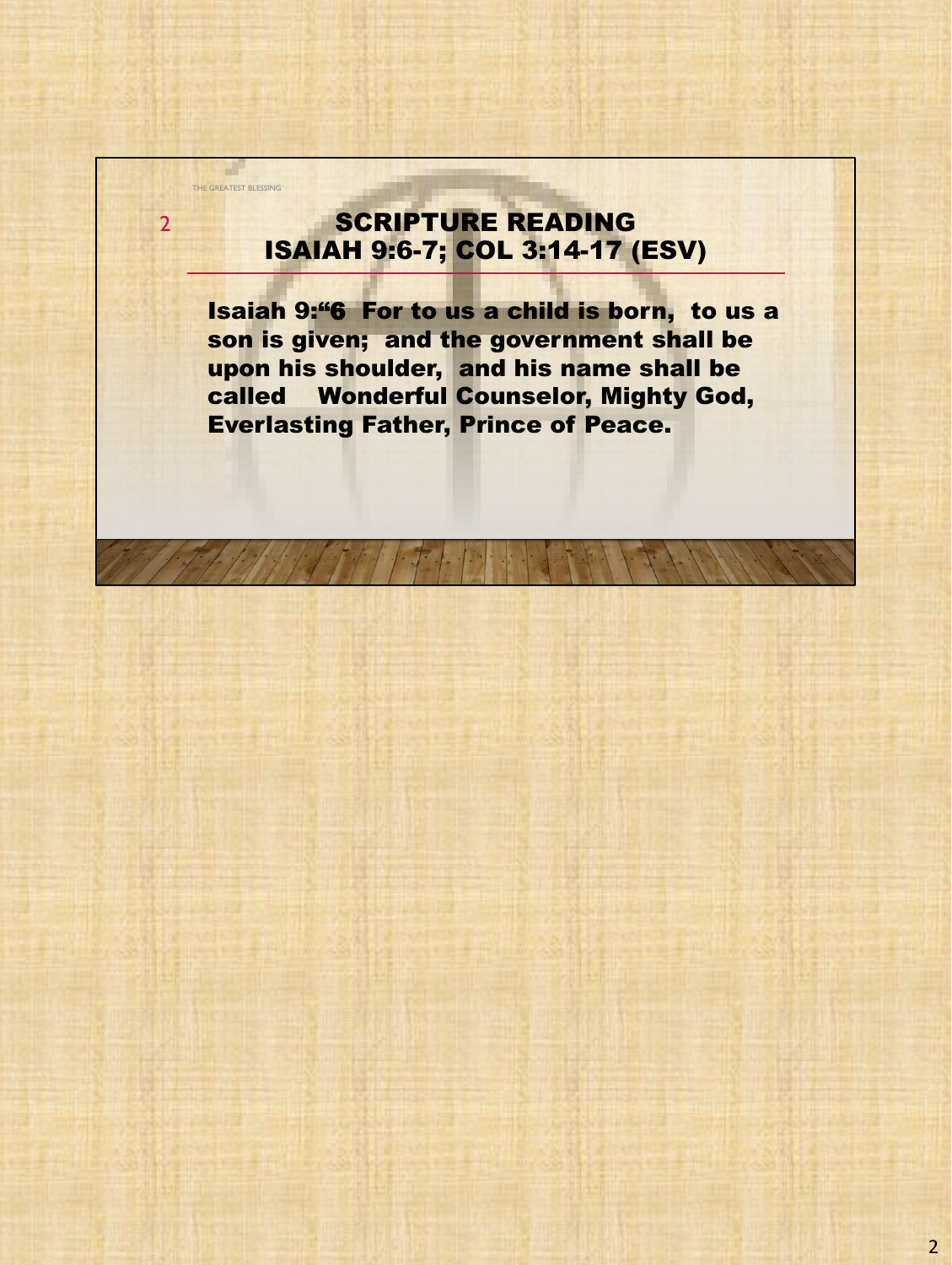3 7 Of the increase of his government and of peace there will be no end, on the throne of David and over his kingdom, to establish it and to uphold it with justice and with righteousness from this time forth and forevermore. The zeal of the LORD of hosts will do this." (Isa 9:6-7 ESV)

THE GREATEST BLESSING

a l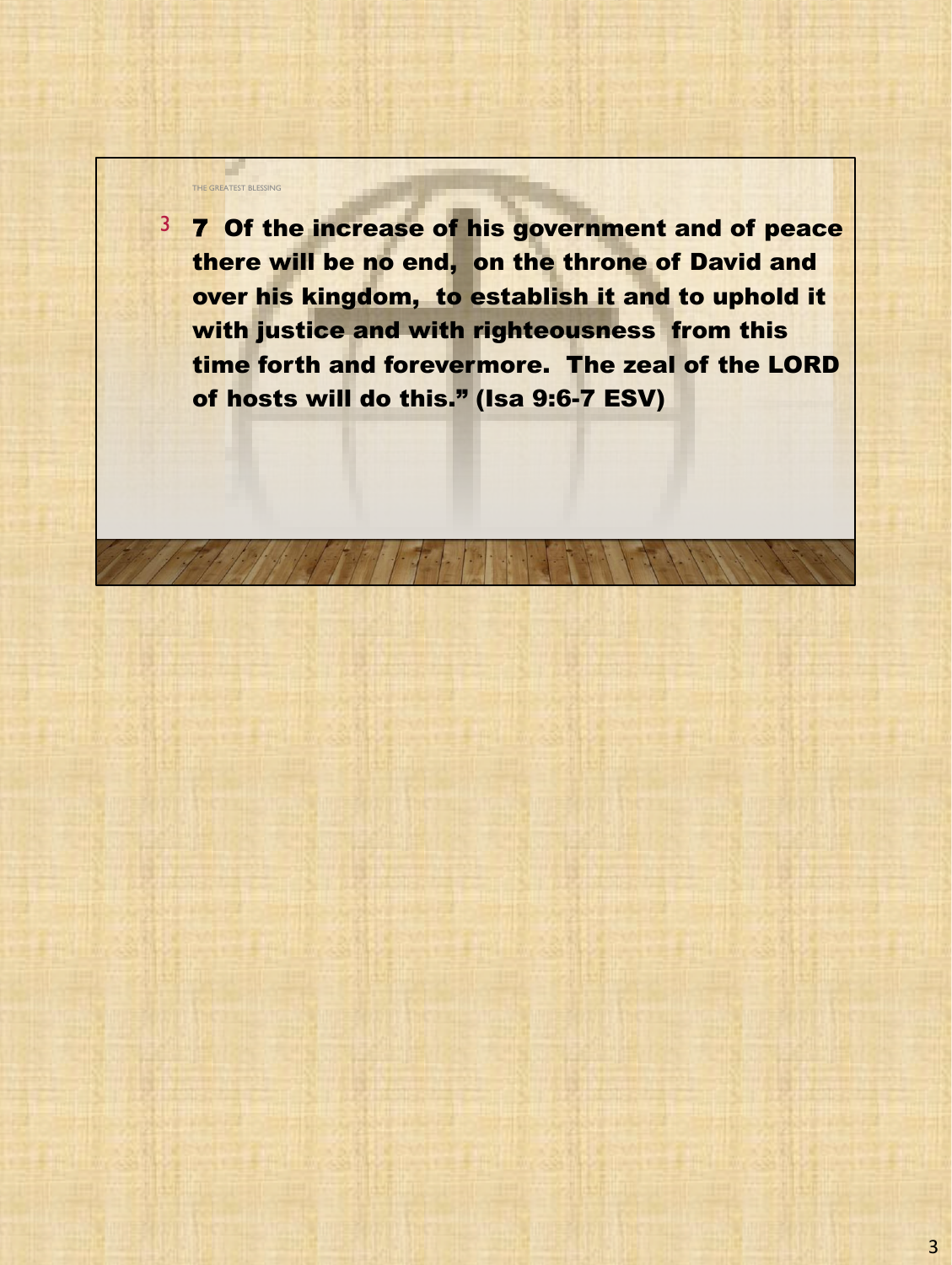(Col 3:14-17 ESV) "14 And above all these put on love, which binds everything together in perfect harmony.

THE GREATEST BLESSING

a l

4

And let the peace of Christ rule in your hearts, to which indeed you were called in one body. And be thankful.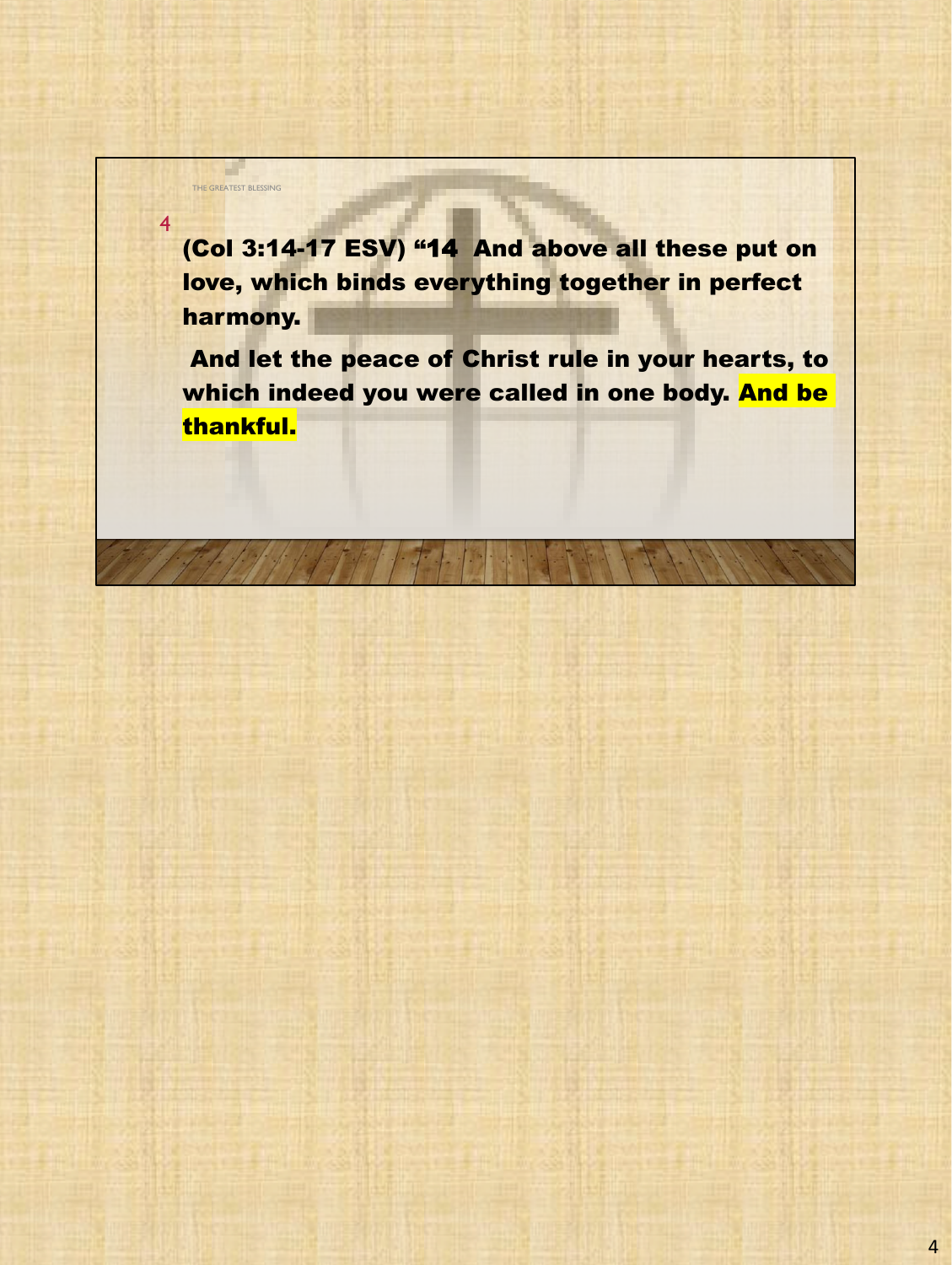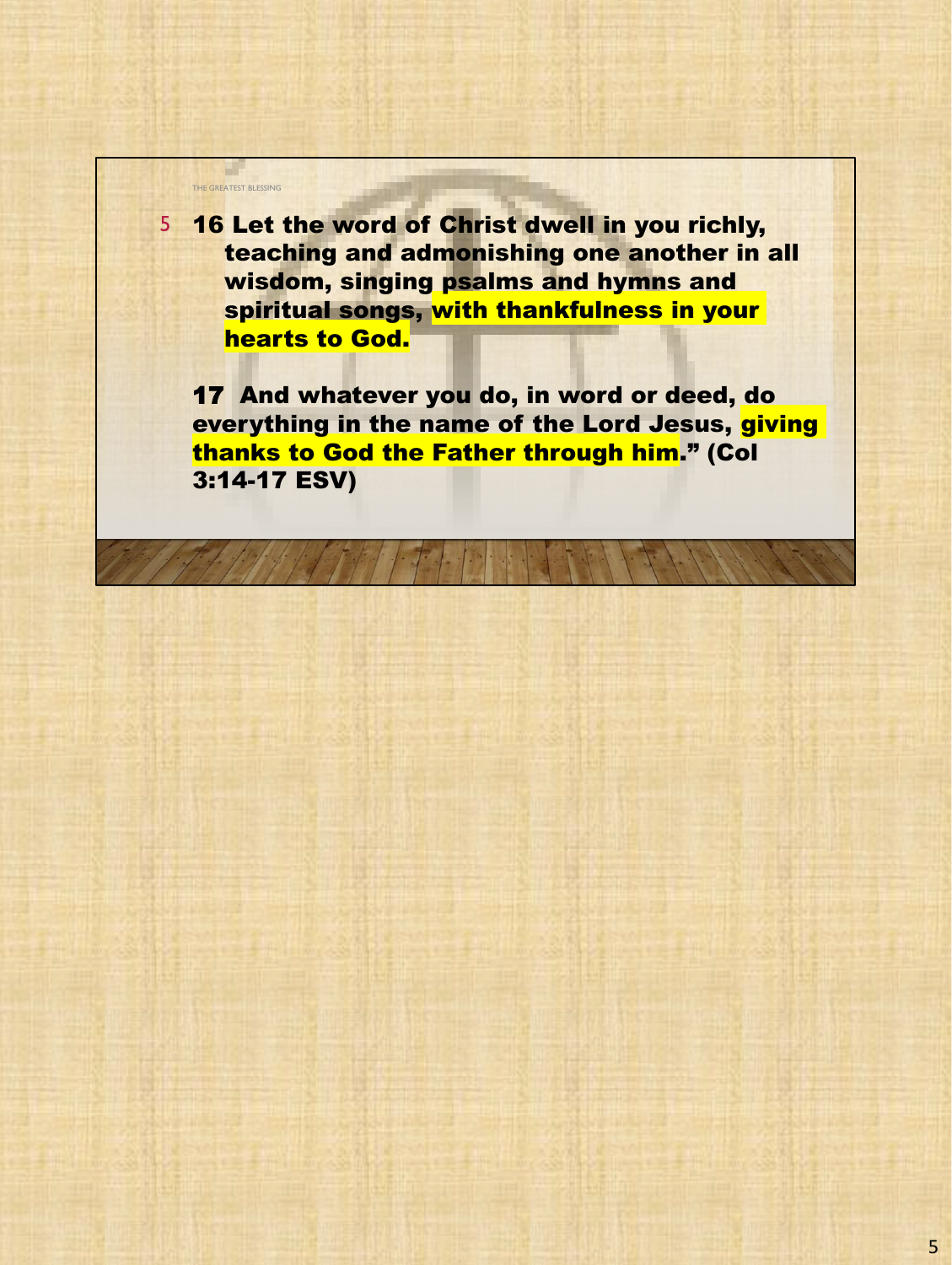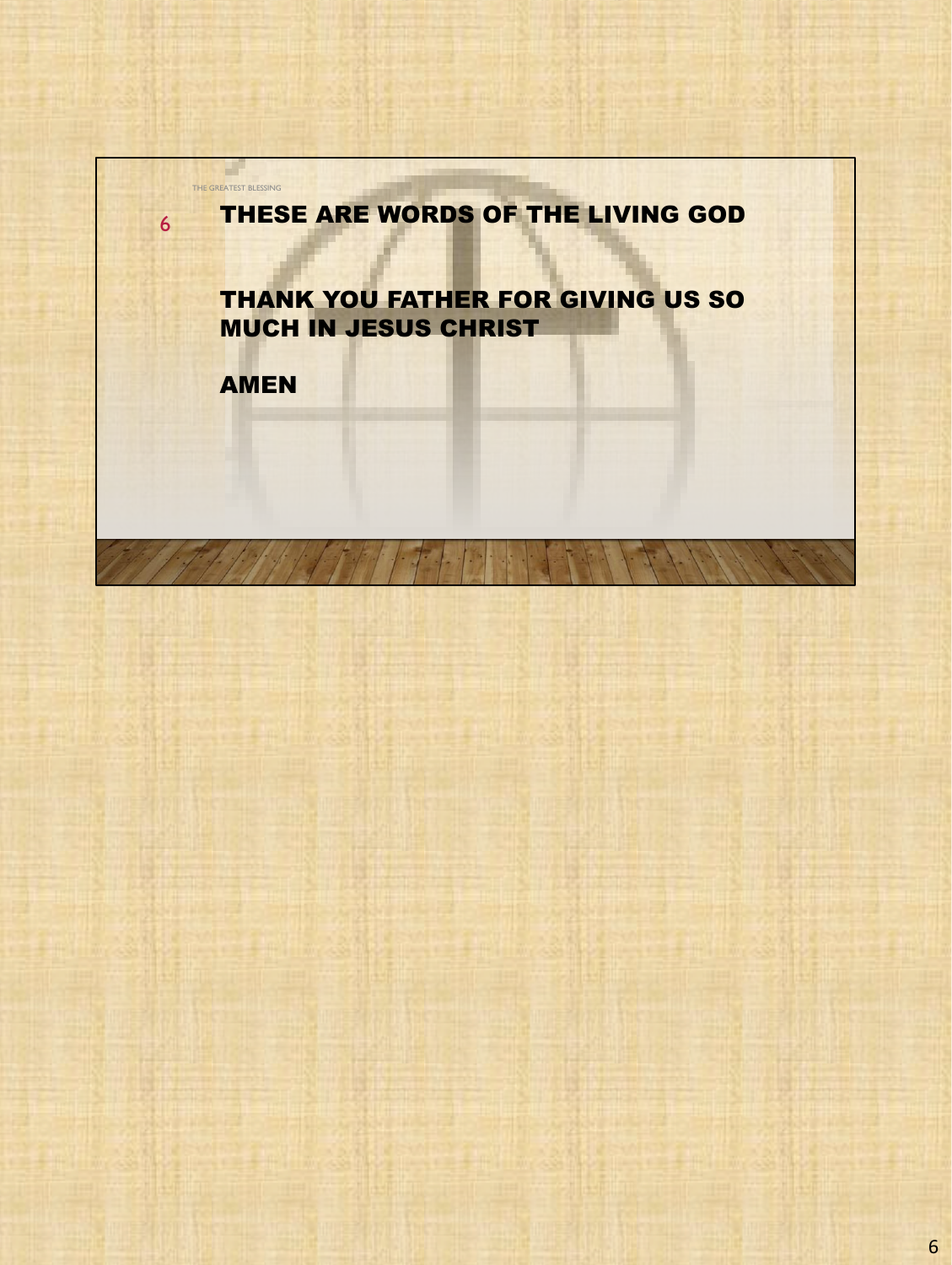

In Canada, we ought to be thankful that we live in the land of plenty. We can be thankful that the last time Canada was involved in a world war was 1945 – 74 years ago.

People in Canada as well as Christians in Canada benefit from all these special blessings.

Physically speaking, followers of Jesus do not all live in physical prosperity compared to the rest of the world. Many, many Christians live in places where there are wars, famines and extreme poverty. God is working with those people just as he is working with us.

The question we can ask during this Thanksgiving weekend is, "What is the most important blessing that the world has whether he knows it or not and what is the most important blessing for us as disciples of Jesus?"

We all know the answer but today, let us think about the greatest blessing that the world has received namely Jesus, the incarnate son of God sent forth to the earth by our loving Father to heal us from a grave illness which is death.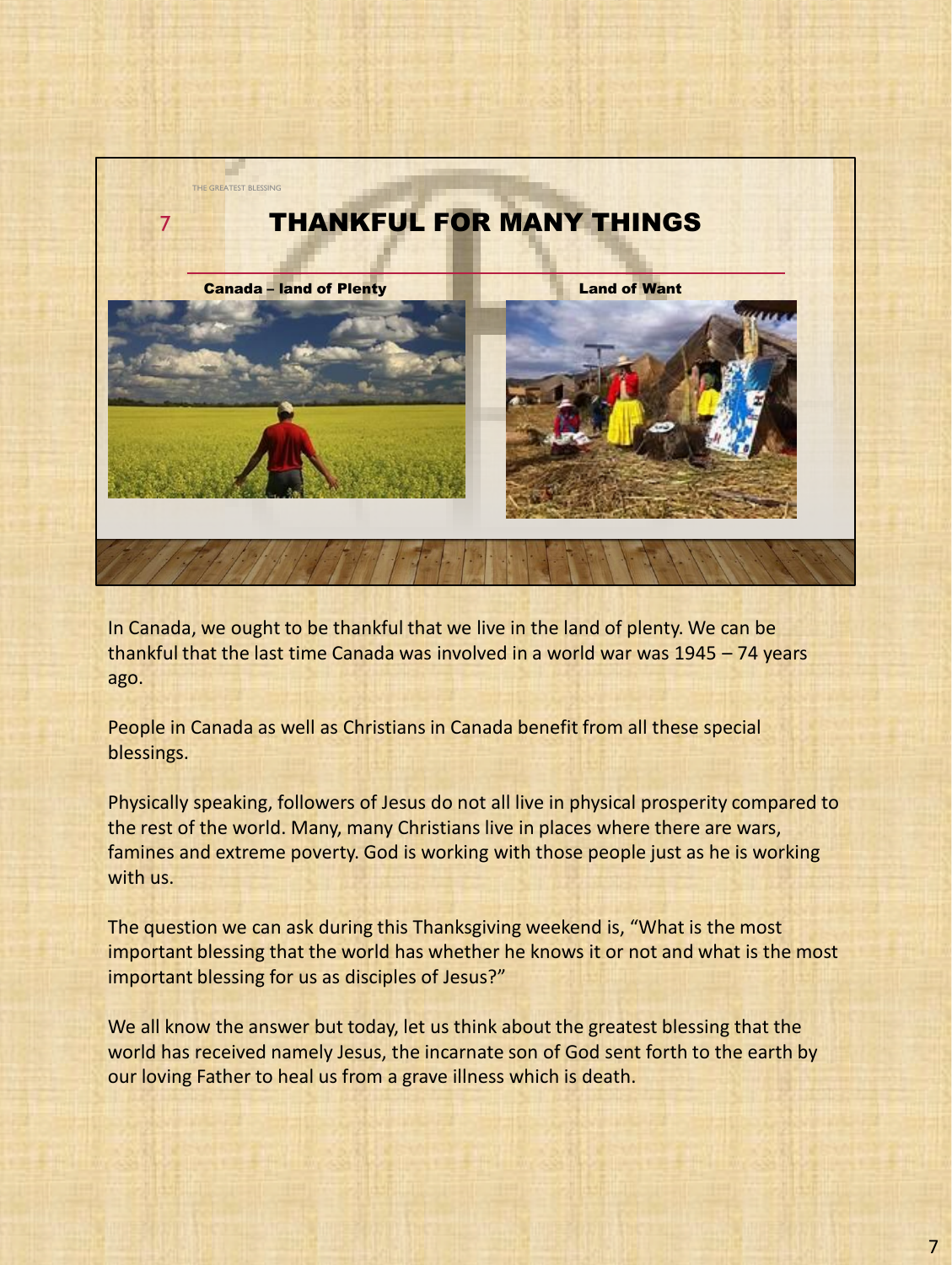Before we consider this awesome blessing, let us think about God's character who is one in three distinct persons: Father, Son and Holy Spirit.

We must realize that all three persons of the Trinity are equally divine inhering or indwelling when another in perfect love. The three persons of the Trinity have different functions.

Let us first begin with what God reveals in his word about his relationship with us.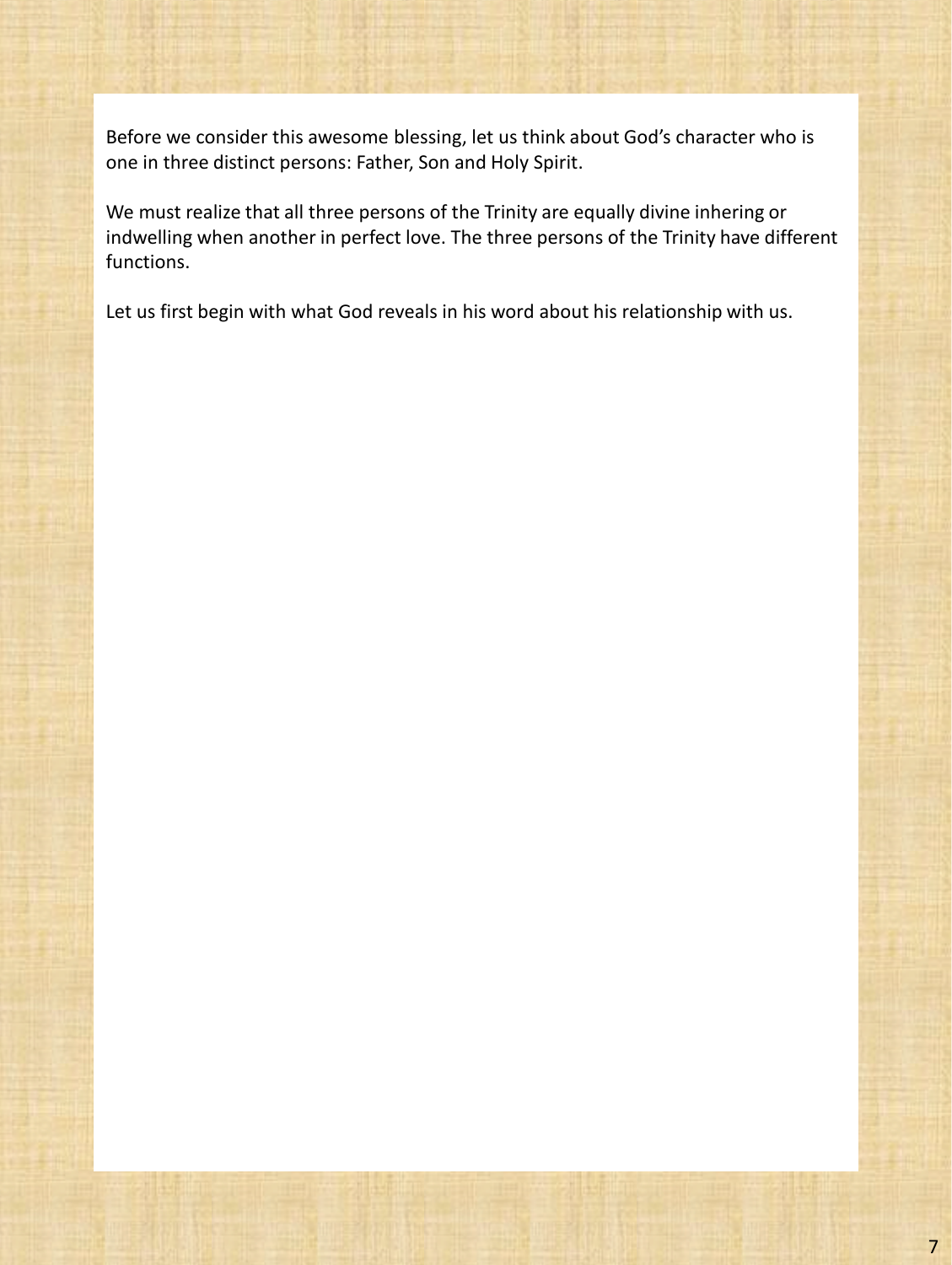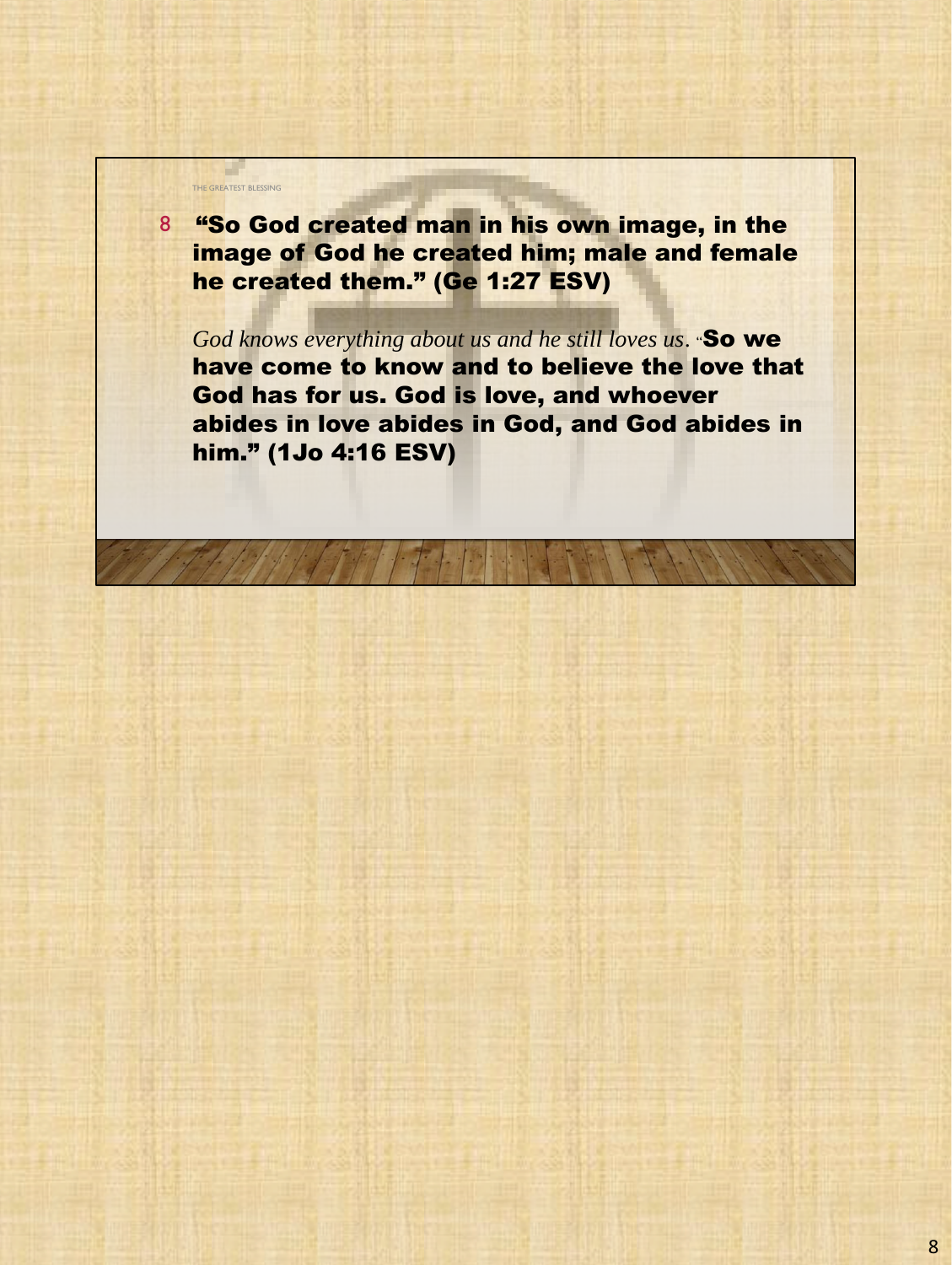9 *We can never earn salvation*. "for all have sinned and fall short of the glory of God," (Ro 3:23 ESV)

THE GREATEST BLESSING

a l

*Good news*: "For the wages of sin is death, but the free gift of God is eternal life in Christ Jesus our Lord." (Ro 6:23 ESV)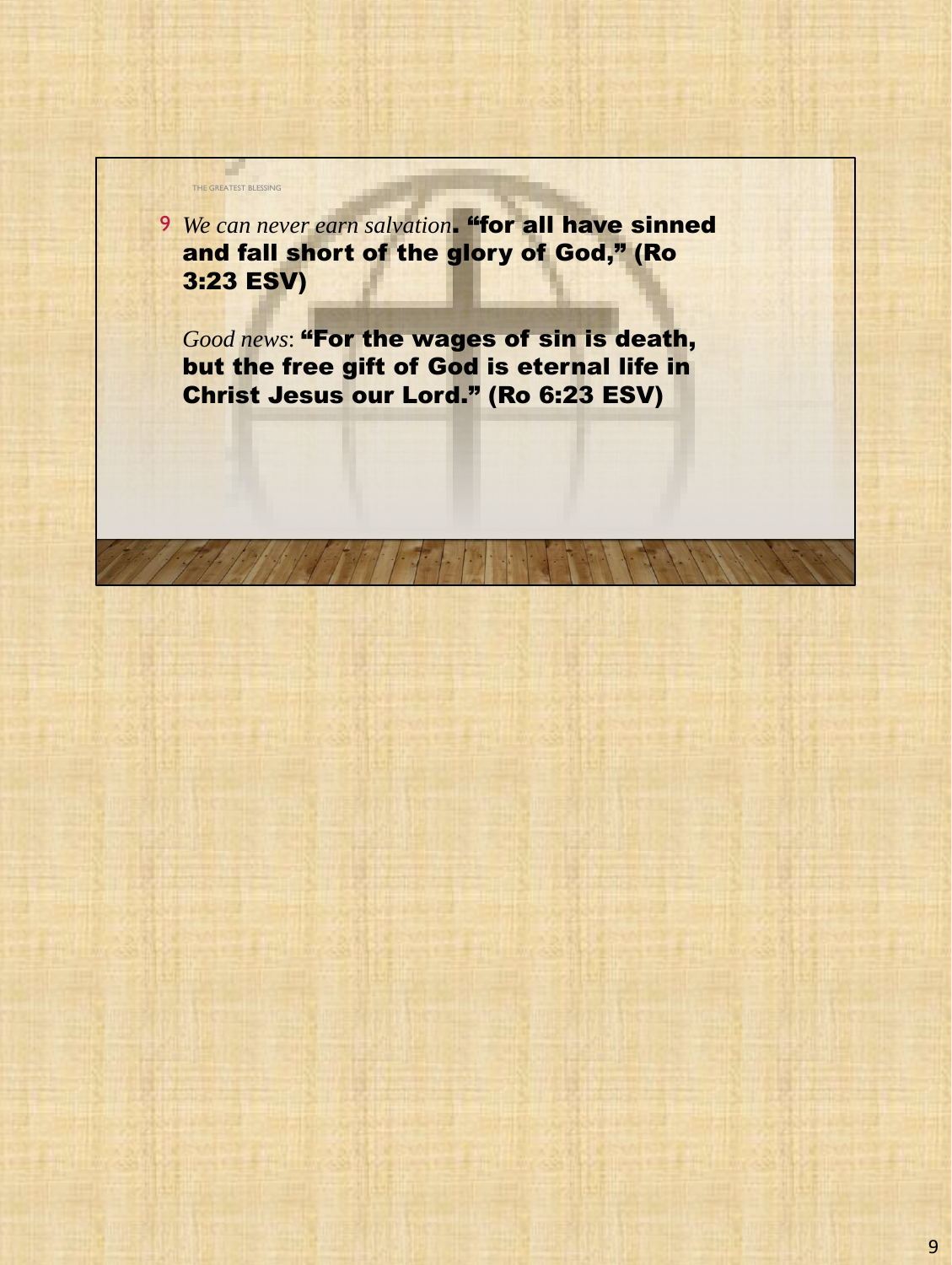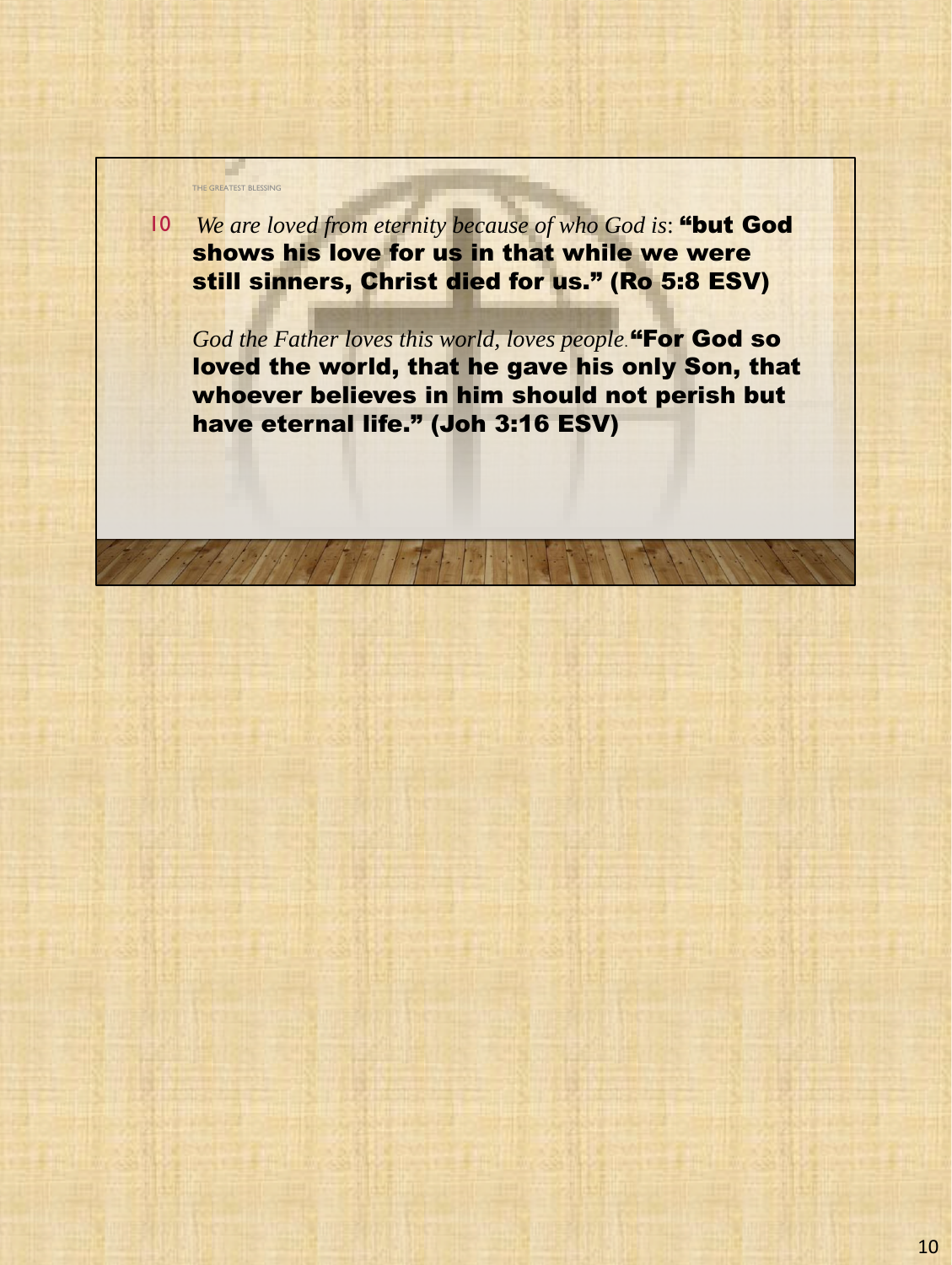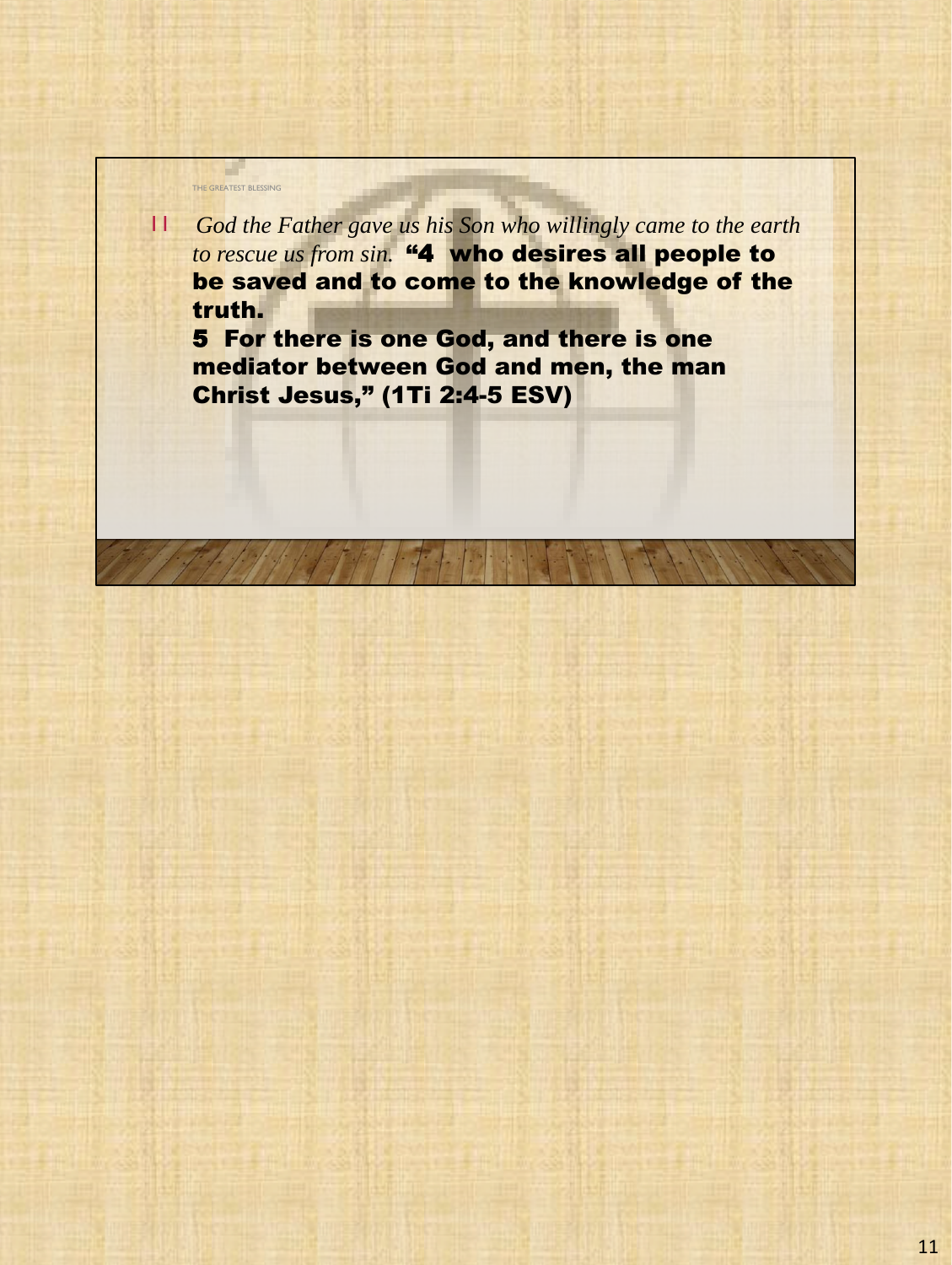

It is important to understand that love must be reciprocated. The world is reconciled to God in Jesus Christ but that reconciliation must be accepted.

**"20 Therefore, we are ambassadors for Christ, God making his appeal through us. We implore you on behalf of Christ, be reconciled to God. 21 For our sake he made him to be sin who knew no sin, so that in him we might become the righteousness of God." (2 Co 5:20-21 ESV)**

God will not force his reconciliation upon us. He will not force us to love him. Once we realized that we have been reconciled to God and that he loves us, we must accept his love, forgiveness and reconciliation.

Even on the human plane, I can love someone but it doesn't mean that the other person will love me. I cannot force anyone to love me.

In a funny kind of way, we probably all experienced this in high school where we may have had an eye for someone and the other person was absolutely not attracted to us. Love demands mutuality.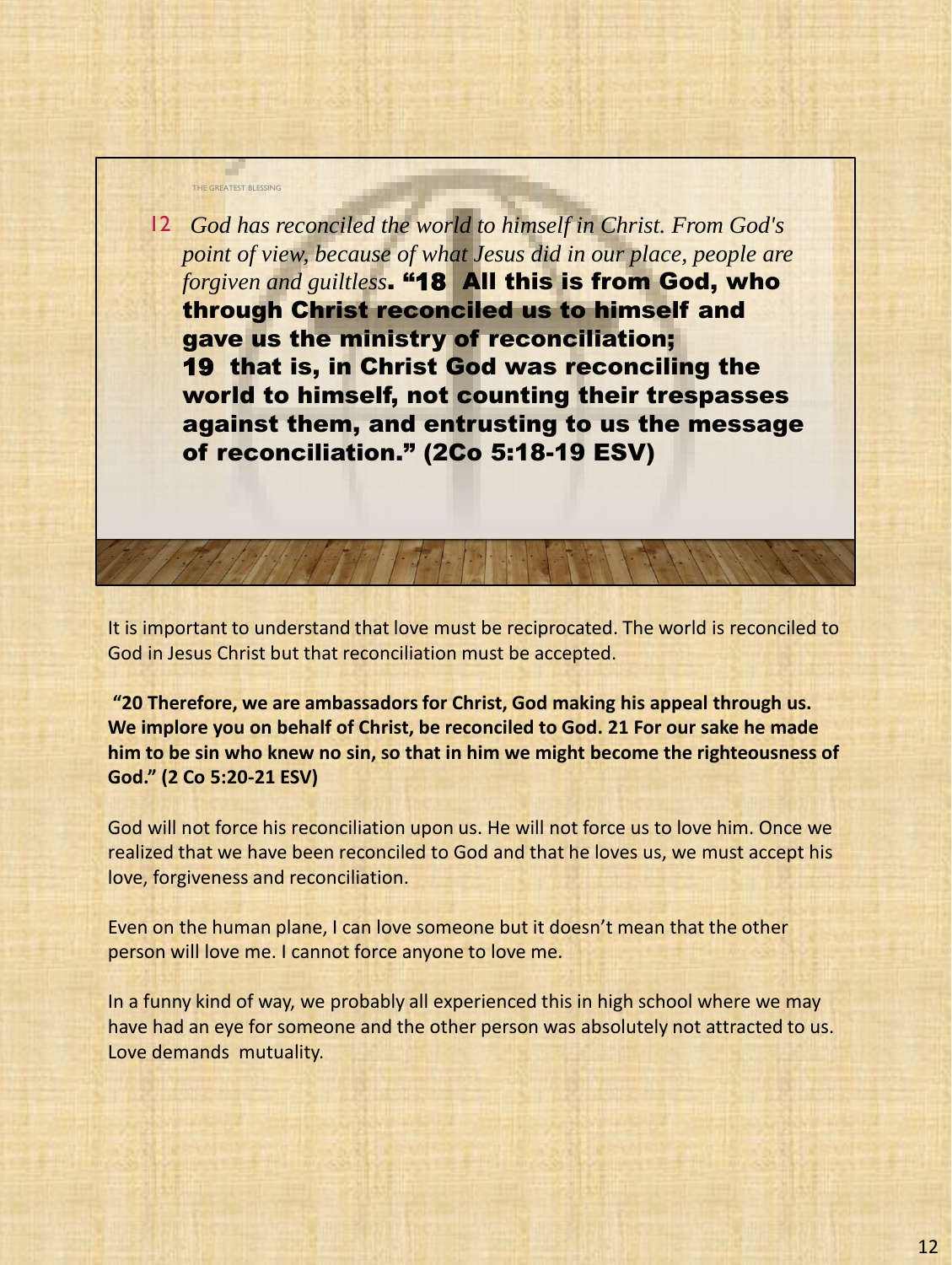In marriage, it is a mutuality that requires commitment. Marriage reflects the higher relationship that exists between God and the church as Paul tells us.

Why is all this good news that we are reconciled to God in Jesus?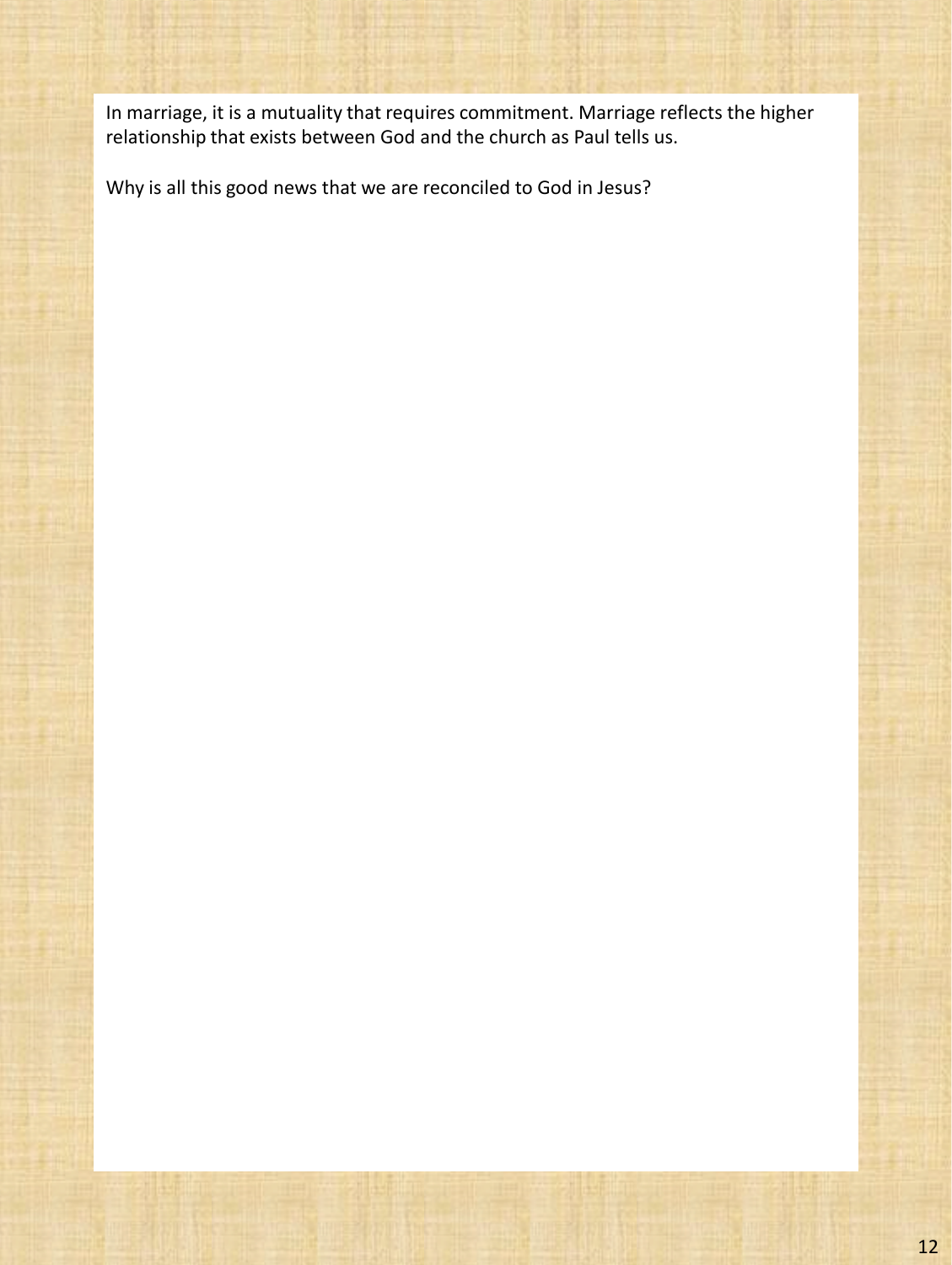#### OUR UNDERLYING CONDITION: SINNERS 13

THE GREATEST BLESSING

"Sin is an underlying state of alienation from God. It is like a flaw in human nature—not a flaw created by God, but a crisis resulting from the fallenness of humanity. It expresses itself at every level of human existence—personal, social and structural." (Intellectuals Don't Need God and Other Modern Myths by Alister E. McGrath, page 134.)

Sin can be compared to an illness. There is something radically wrong with us.

When we are born, we are alienated from God. Sin does not refer to individual acts of sin, whether sins of omission or sins of commission.

Individual sins are a reflection of our fallen state. Individual sins are a reflection of our alienation from God. They are the symptoms of our fallen condition. Sins are rooted in our condition of sinfulness.

If we can use an analogy, we are all born sick unto death.

What are some of the symptoms of this terrible condition called sinfulness, fallenness and darkness we are in before being rescued.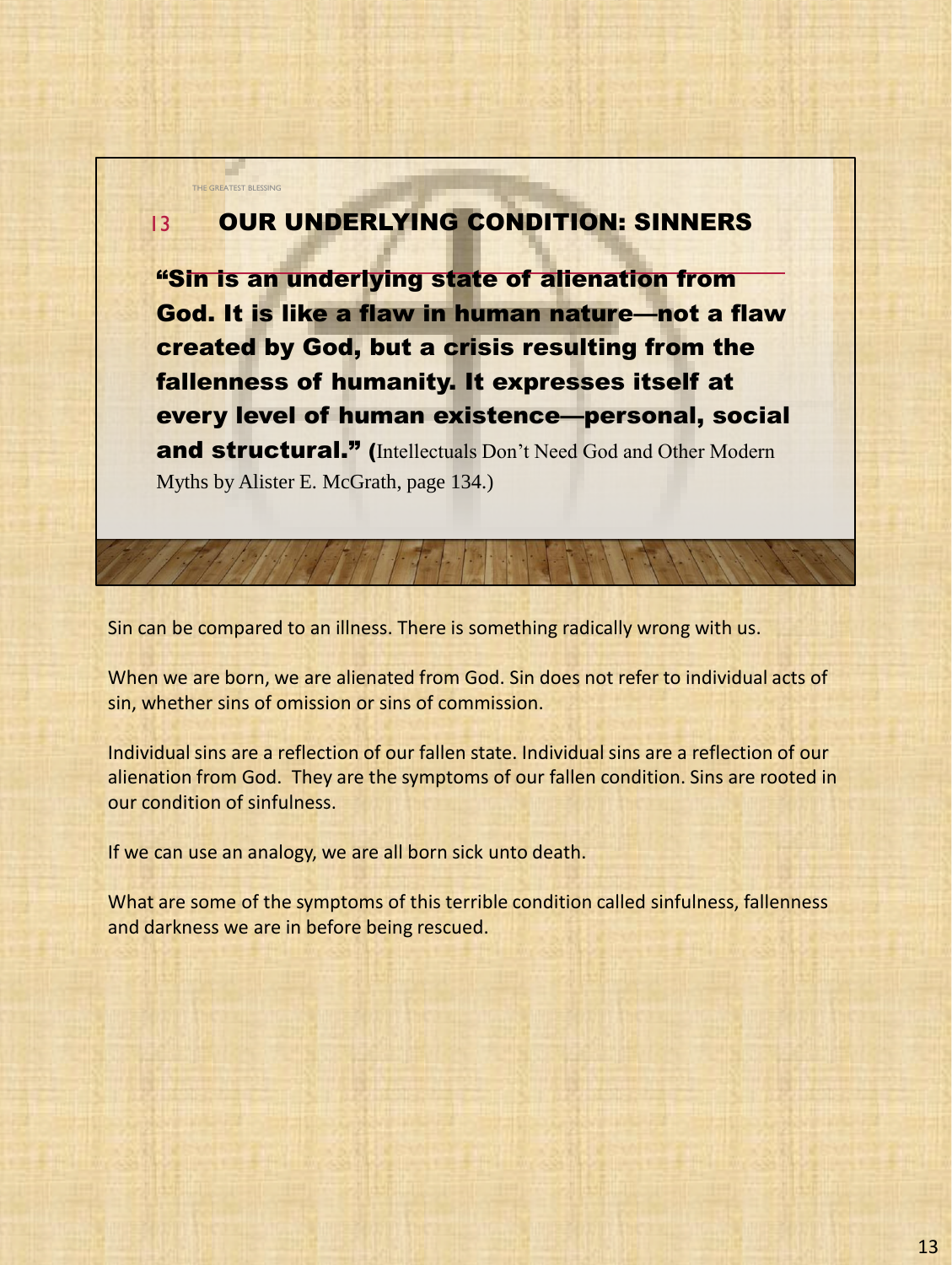# MORBID FEAR OF DEATH



THE GREATEST BLESSING

a l

14

**"14 ¶ Since therefore the children share in flesh** and blood, he himself likewise partook of the same things that through death he might destroy the one who has the power of death, that is, the devil,

15 and deliver all those who through fear of death were subject to lifelong slavery." [Heb 2:14-15 **ESV]**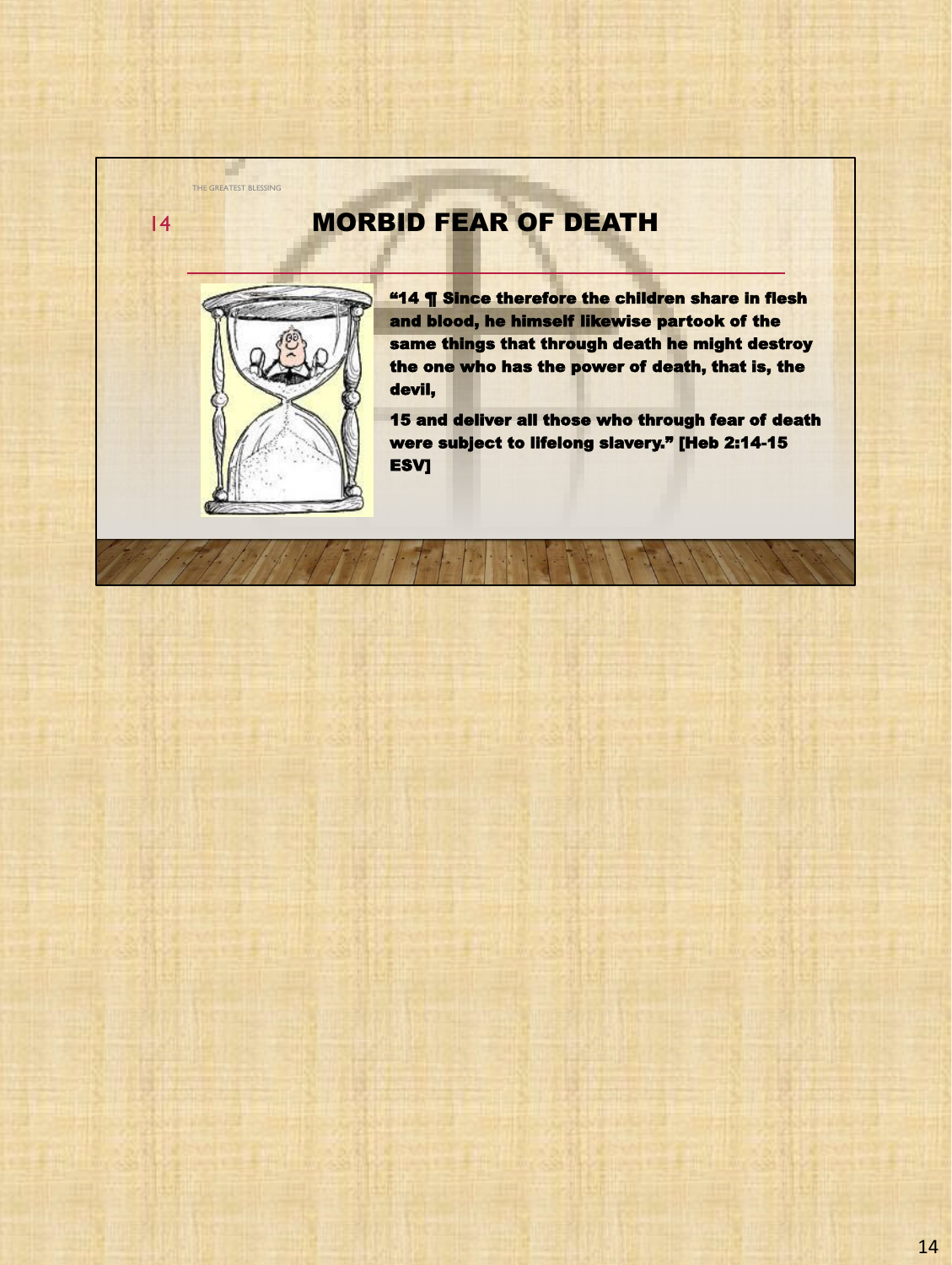### FEELING OF BEING UNFULFILLED, OF BEING EMPTY



THE GREATEST BLESSING

 $\sim$ 

15

God is what is missing.

"It is the Spirit who gives life; the flesh is of no avail. The words that I have spoken to you are spirit and life." (Joh 6:63 ESV)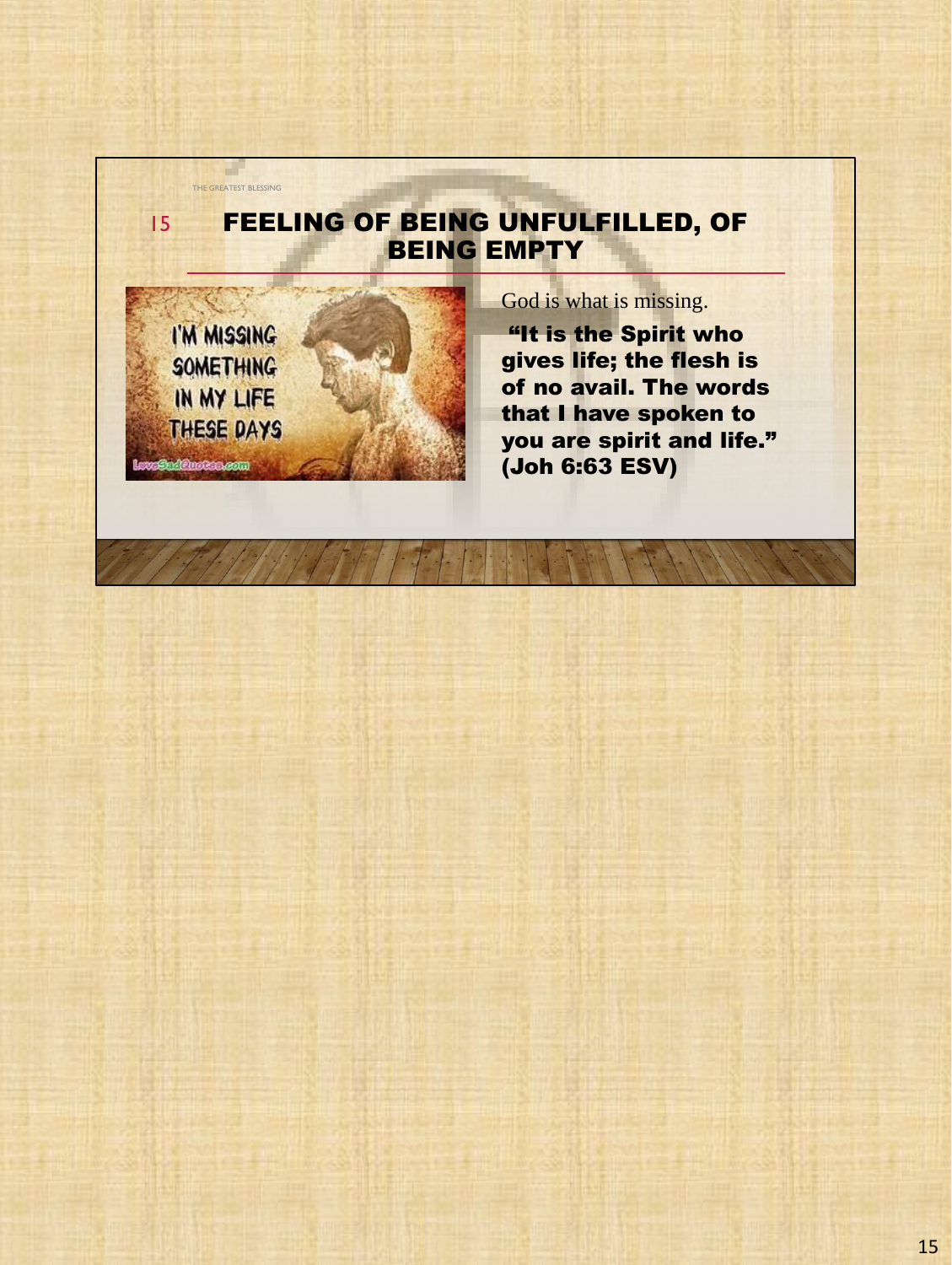## **16 SIN CAUSES A SENSE OF MORAL GUILT**



THE GREATEST BLESSING

God's Perspective when we are in Christ.

"21 And you, who once were alienated and hostile in mind, doing evil deeds, 22 he has now reconciled in his body of flesh by his death, in order to present you holy and blameless and above reproach before him, 23 if indeed you continue in the faith, stable and steadfast, not shifting from the hope of the gospel that you heard, which has been proclaimed in all creation under heaven, and of which I, Paul, became a minister." (Col 1:21-23 ESV)

We need to remember that Jesus has bore all our guilt on the cross. Our responsibility each day is to stay attached to him. He will present blameless on the day of judgment. "**7 so that you are not lacking in any spiritual gift, as you wait for the revealing of our Lord Jesus Christ, 8 who** (God the Father) **will sustain you to the end, guiltless in the day of our Lord Jesus Christ." (1Co 1:7-8 ESV)**

As human beings, we want to try to reach for perfection in some ways but we can never attain. It causes frustration that is beyond us to solve.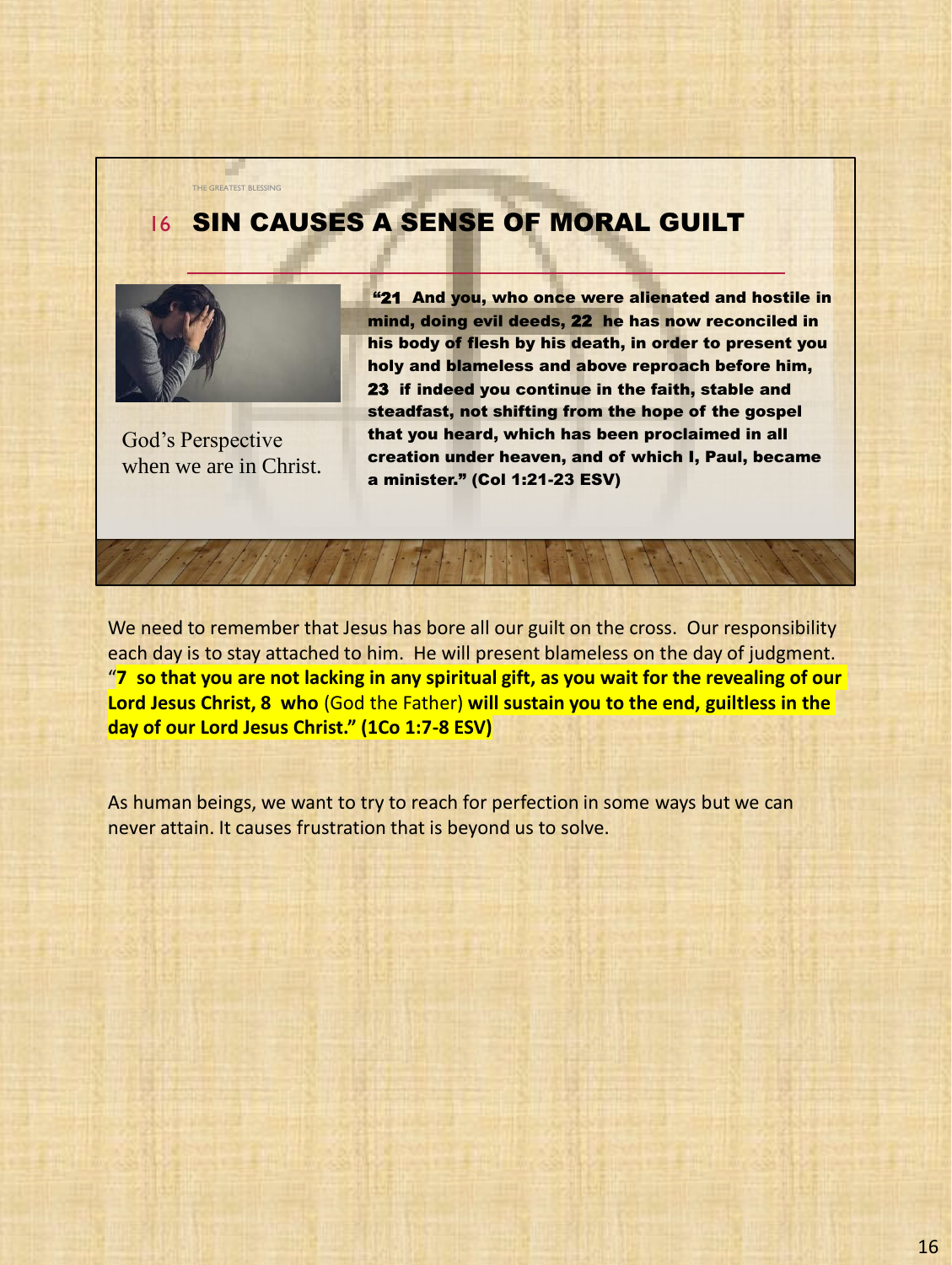

We want to ignore what he tells us about who he is or about how to live in his grace as his children.

Sin also blinds. While in sin, before we accept God's rescue when called, we are in darkness.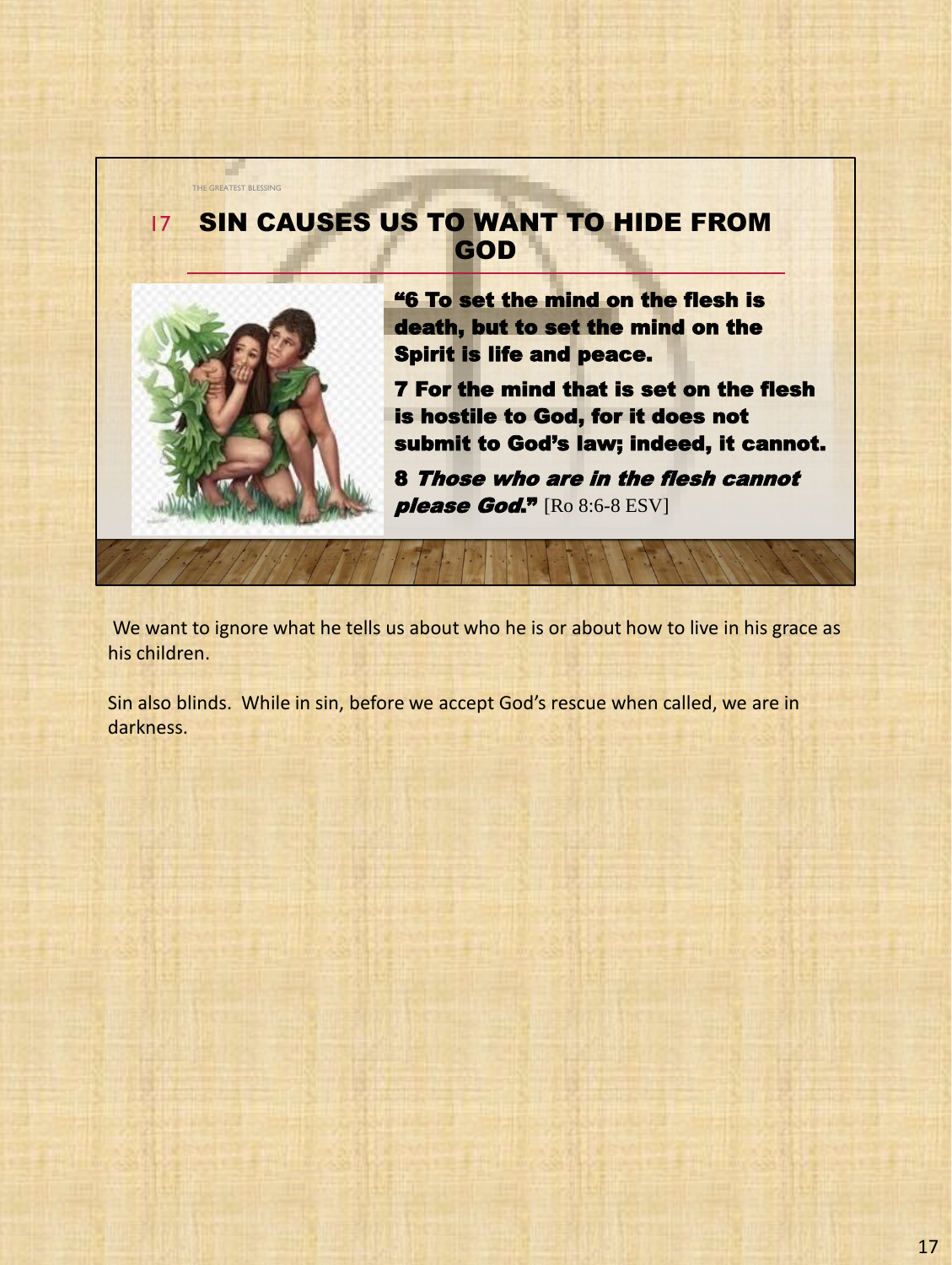#### SIN ENSLAVES US



THE GREATEST BLESSING

18

"24 Wretched man that I am! Who will deliver me from this body of death?

25 Thanks be to God through Jesus Christ our Lord! So then, I myself serve the law of God with my mind, but with my flesh I serve the law of sin." (Ro 7:24-25 ESV)

**"1 ¶ Therefore seeing that we are a part of such a great company of martyrs, let us lay aside every weight, and the sin that so easily entangles us, and let us run with patience the race that is set before us, 2 Looking to Jesus the author and finisher of our faith; who for the joy set before him endured the cross, indifferent to its shame, and sat down at the right hand of the throne of God." (Heb 12:1-2 KJV\_2011)**

Entangles = (figuratively) a serious hindrance that "encircles" (hampers) someone who desperately needs to advance. (From:https://biblehub.com/greek/2139.htm HELPS Word-studies)

"Sin entangles us. It is like a mighty swamp; once we are trapped, we are unable to break free. Someone has to pull us out. It is like an electromagnet, holding us as if we were iron filings. Someone has to return the current off if we are to break free. It is like gravity, which drags everything to the ground. An apple suspended on its own in midair will fall to earth, just as a human being will fall into sin. It is like being addicted to a narcotic. We find that we cannot break the habit ... The power of sin can be broken through the death and resurrection of Jesus Christ, which liberates us from the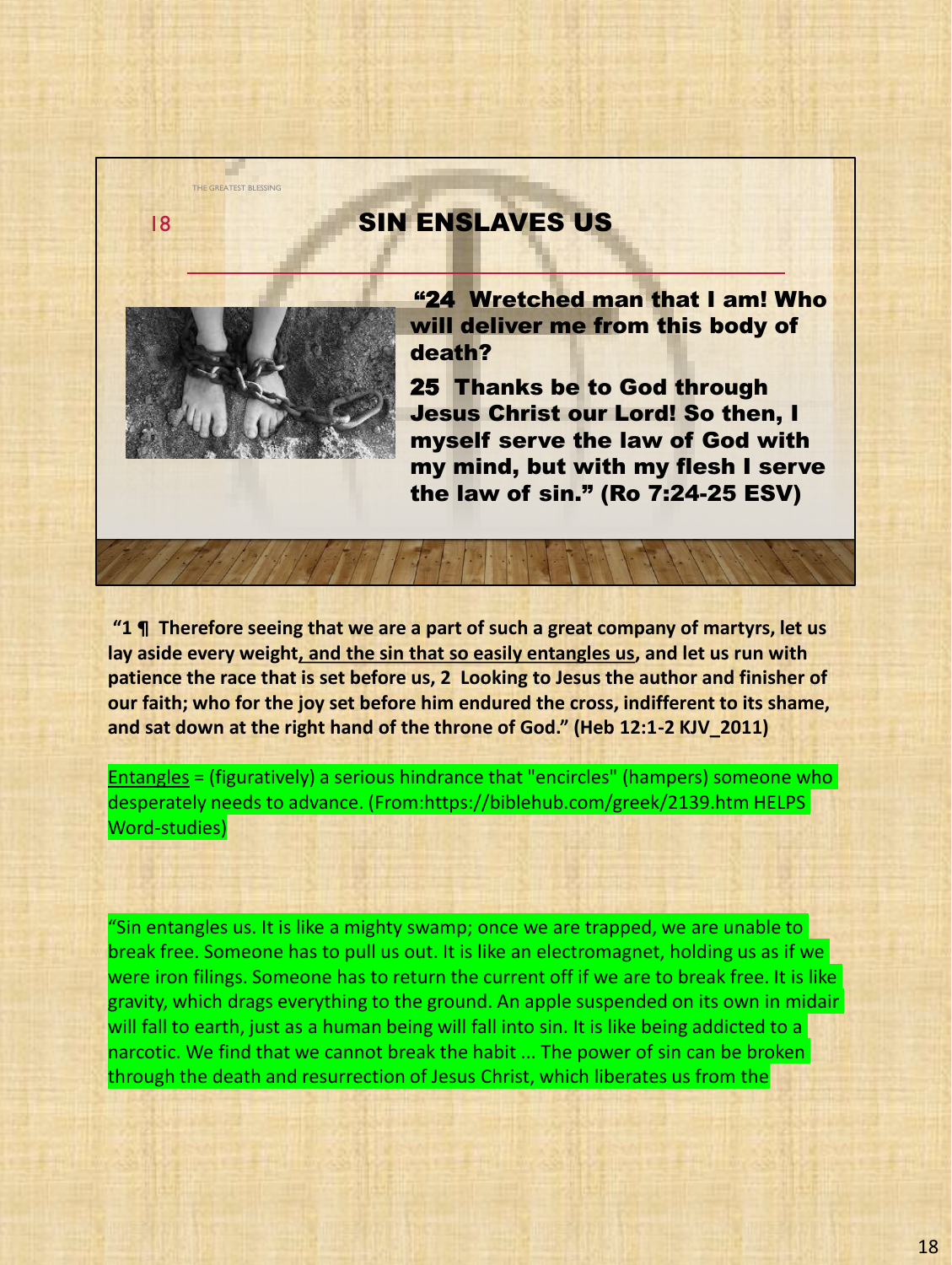<mark>stronghold of sin." (</mark>Intellectuals Don't Need God Another Modern Myths by Alister E.McGrath page 136)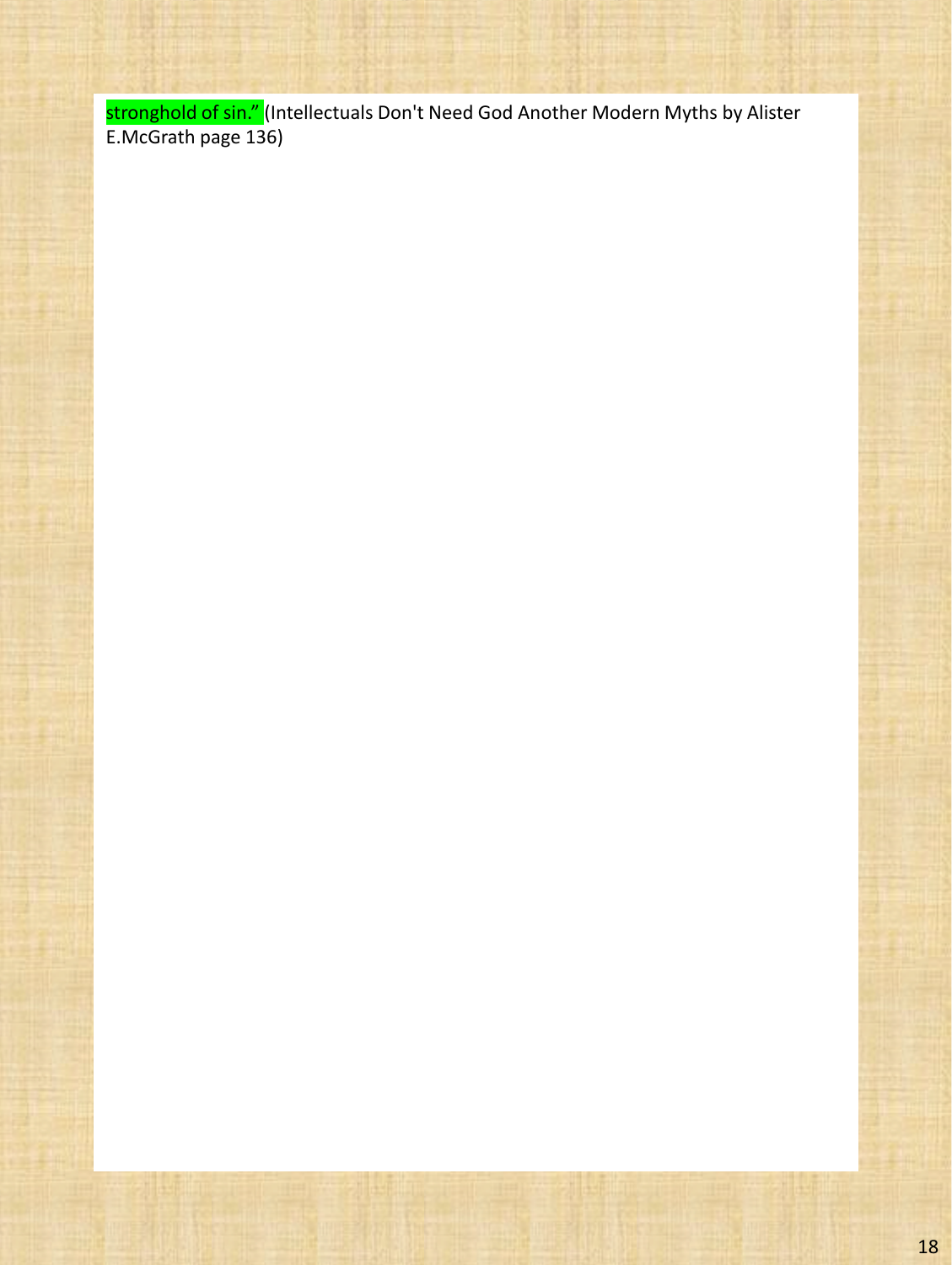# THERE IS ONLY ONE HEALER

"4 ¶ Surely he has borne our griefs and carried our sorrows; yet we esteemed him stricken, smitten by God, and afflicted.

5 But he was wounded for our transgressions; he was crushed for our iniquities; upon him was the chastisement that brought us peace, and with his stripes we are healed." (Isa 53:4-5 ESV)

We do not have to prove the fact that we are not born believers but we become believers once God opens our mind through the Holy Spirit as we are called to place our trust in Jesus in faith.

God is the healer of our soul. We are born with a deadly illness which leads to death.

Jesus heals us by giving us a new life.

THE GREATEST BLESSING

19

But even in this new life, sin remains present. We are like patients in a hospital. We know we are going to be perfectly healed. In Christ, led by the Holy Spirit, God gradually makes healthier.

In this life, we are being transformed into the likeness of the man Jesus. We will only see the complete healing at the resurrection. That is why we live in faith and in hope. (next slide)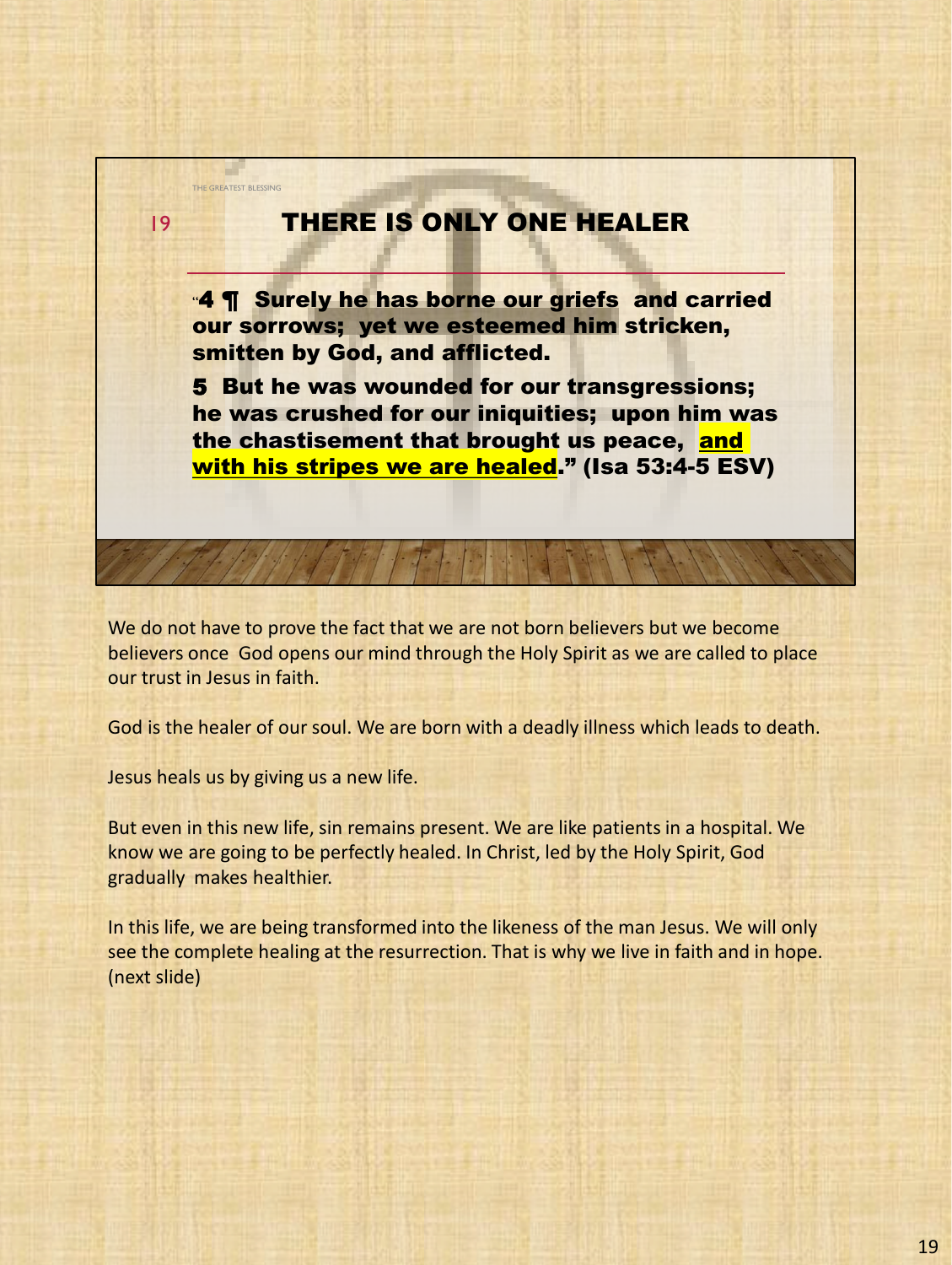

It has been said that the church is a hospital for sinners. Being attached ahead, to Jesus into other members of the body is of utmost importance. We cannot neglect it.

So what is the greatest blessing that outweighs all other blessings?

It is the gift of God the Father who in Jesus Christ has reconciled the whole world and himself not counting our sins against us! (2 Corinthians 5)

The greatest gift to humanity is God's love towards us and his desire to spend eternity with all of us as his adopted children!

As members of his church, let us continue to receive his love and to love him in return by willfully and lovingly submitting to his will!

May your celebration of Thanksgiving tomorrow and every day increase in joy because in Christ, our slavery to sin is ended. We no longer feel the need to run away from God knowing as we have the sure hope and assurance that we are God's beloved!